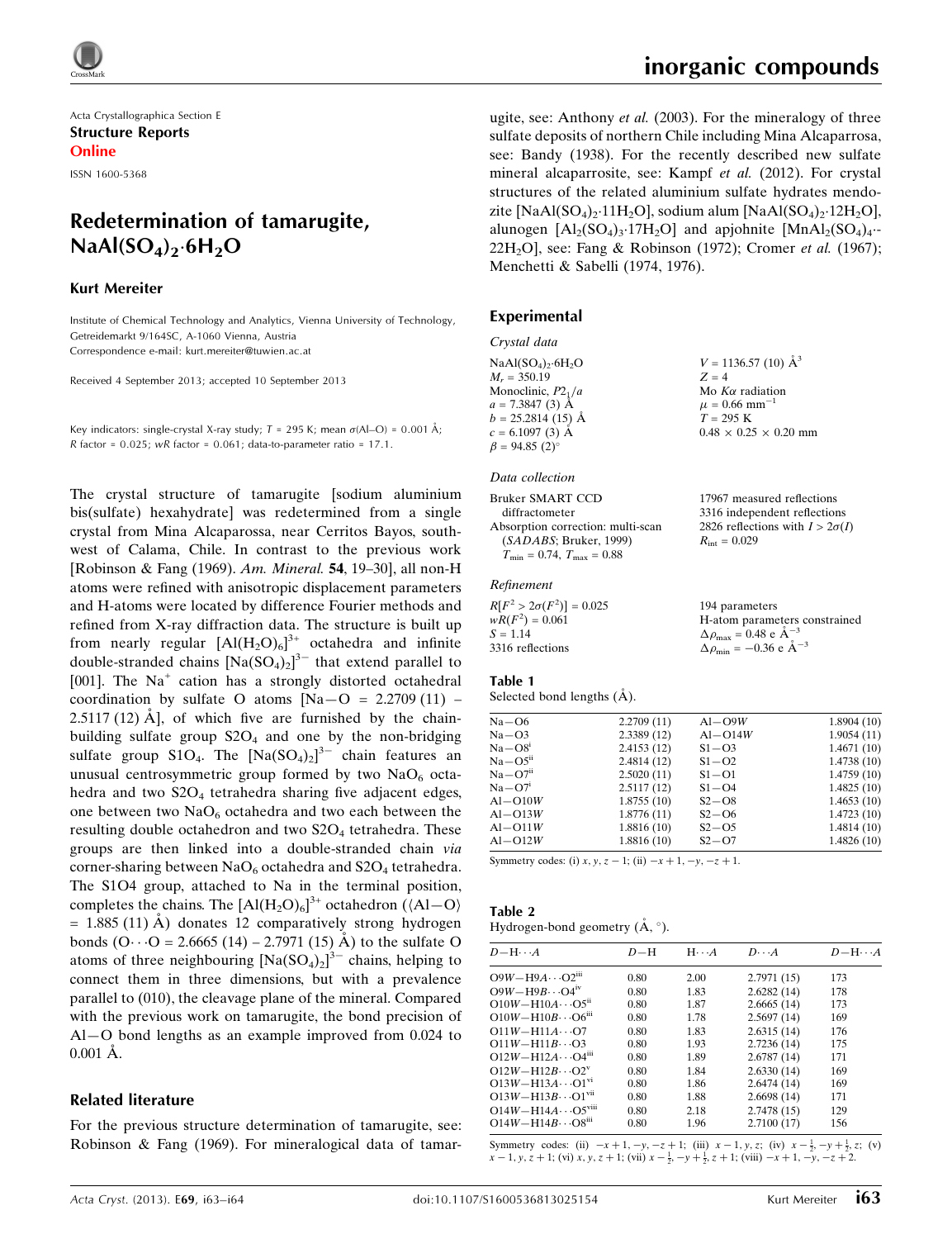Data collection: SMART (Bruker, 1999); cell refinement: SAINT (Bruker, 1999); data reduction: SAINT; program(s) used to solve structure: SHELXS97 (Sheldrick, 2008); program(s) used to refine structure: SHELXL97 (Sheldrick, 2008); molecular graphics: DIAMOND (Brandenburg, 2012); software used to prepare material for publication: SHELXL97 and *publCIF* (Westrip, 2010).

Supplementary data and figures for this paper are available from the IUCr electronic archives (Reference: PJ2005).

#### References

- [Anthony, J. W., Bideaux, R. A., Bladh, K. W. & Nichols, M. C. \(2003\).](http://scripts.iucr.org/cgi-bin/cr.cgi?rm=pdfbb&cnor=pj2005&bbid=BB1) Handbook of Mineralogy, Vol. V, [Borates, Carbonates, Sulfates](http://scripts.iucr.org/cgi-bin/cr.cgi?rm=pdfbb&cnor=pj2005&bbid=BB1). Tucson: [Mineral Data Publishing.](http://scripts.iucr.org/cgi-bin/cr.cgi?rm=pdfbb&cnor=pj2005&bbid=BB1)
- [Bandy, M. C. \(1938\).](http://scripts.iucr.org/cgi-bin/cr.cgi?rm=pdfbb&cnor=pj2005&bbid=BB2) Am. Mineral. 23, 669–760.
- Brandenburg, K. (2012). DIAMOND. [Crystal Impact GbR, Bonn, Germany.](http://scripts.iucr.org/cgi-bin/cr.cgi?rm=pdfbb&cnor=pj2005&bbid=BB3)
- Bruker (1999). SMART, SAINT and SADABS[. Bruker AXS Inc., Madison,](http://scripts.iucr.org/cgi-bin/cr.cgi?rm=pdfbb&cnor=pj2005&bbid=BB4) [Wisconsin, USA.](http://scripts.iucr.org/cgi-bin/cr.cgi?rm=pdfbb&cnor=pj2005&bbid=BB4)
- [Cromer, D. T., Kay, M. I. & Larson, A. C. \(1967\).](http://scripts.iucr.org/cgi-bin/cr.cgi?rm=pdfbb&cnor=pj2005&bbid=BB5) Acta Cryst. 22, 182–187.
- [Fang, J. H. & Robinson, P. D. \(1972\).](http://scripts.iucr.org/cgi-bin/cr.cgi?rm=pdfbb&cnor=pj2005&bbid=BB6) Am. Mineral. 57, 1081–1088.
- [Kampf, A. R., Mills, S. J., Housley, R. M. & Williams, P. A. \(2012\).](http://scripts.iucr.org/cgi-bin/cr.cgi?rm=pdfbb&cnor=pj2005&bbid=BB7) Mineral. Mag. **76**, 851-861.
- [Menchetti, S. & Sabelli, C. \(1974\).](http://scripts.iucr.org/cgi-bin/cr.cgi?rm=pdfbb&cnor=pj2005&bbid=BB8) Tschermaks Miner. Petr. Mitt. 21, 164–178.
- [Menchetti, S. & Sabelli, C. \(1976\).](http://scripts.iucr.org/cgi-bin/cr.cgi?rm=pdfbb&cnor=pj2005&bbid=BB9) Mineral. Mag. 40, 599–608.
- [Robinson, P. D. & Fang, J. H. \(1969\).](http://scripts.iucr.org/cgi-bin/cr.cgi?rm=pdfbb&cnor=pj2005&bbid=BB10) Am. Mineral. 55, 19–30.
- [Sheldrick, G. M. \(2008\).](http://scripts.iucr.org/cgi-bin/cr.cgi?rm=pdfbb&cnor=pj2005&bbid=BB11) Acta Cryst. A64, 112–122.
- [Westrip, S. P. \(2010\).](http://scripts.iucr.org/cgi-bin/cr.cgi?rm=pdfbb&cnor=pj2005&bbid=BB12) J. Appl. Cryst. 43, 920–925.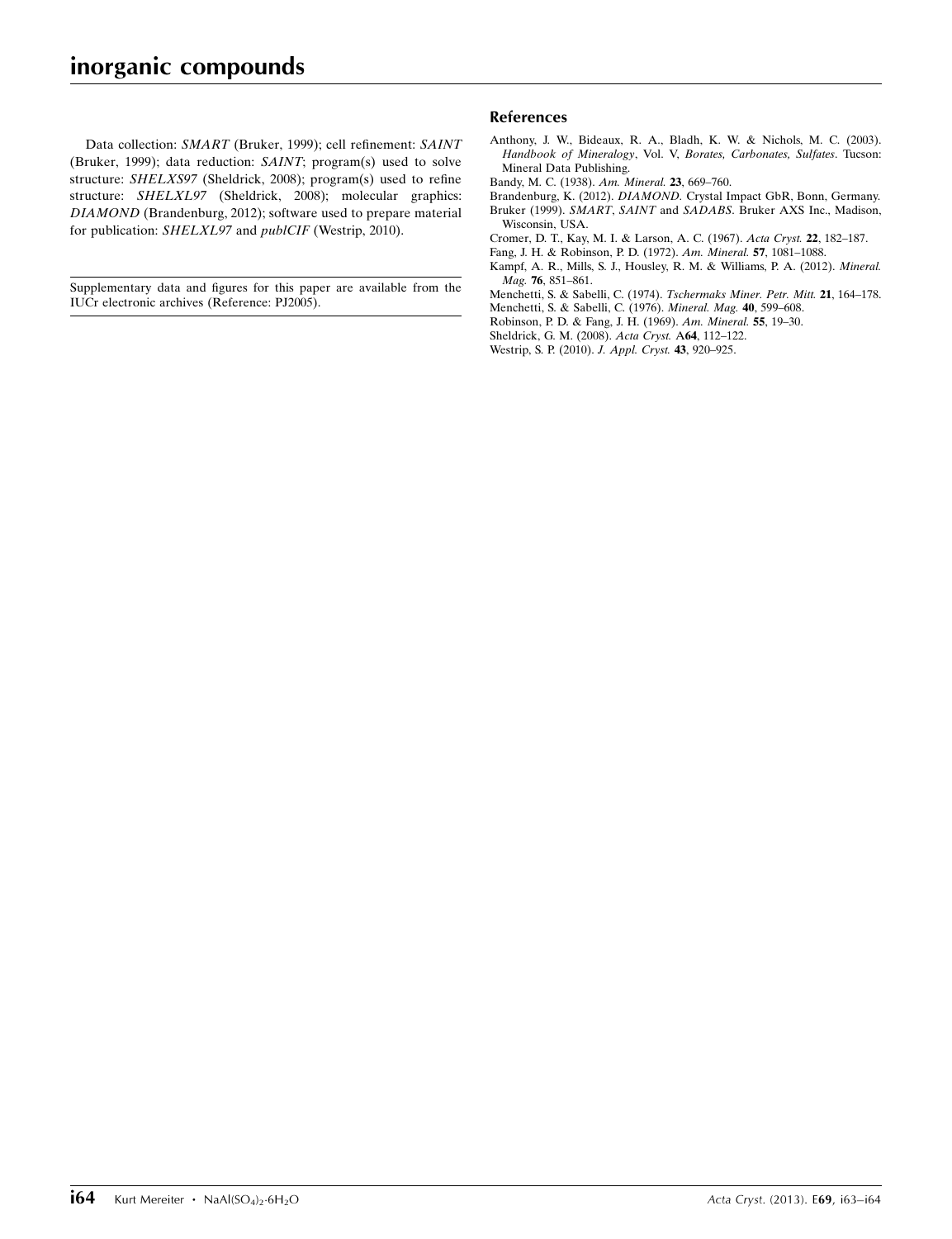# **supplementary materials**

*Acta Cryst.* (2013). E**69**, i63–i64 [doi:10.1107/S1600536813025154]

## **Redetermination of tamarugite, NaAl(SO<sub>4</sub>)<sub>2</sub>·6H<sub>2</sub>O**

## **Kurt Mereiter**

#### **1. Comment**

Tamarugite,  $N\text{aAl}(SO_4)_2\text{·}6H_2O$ , is a secondary sulfate mineral which has been found in acidic environments generated by oxidation of sulfides like pyrite in the presence of alkali-rich aluminous rocks as Na and Al source. Classic occurrences of tamarugite are sulfate-rich weathering zones of sulfide ore deposits in the Atacama desert, Chile (Bandy, 1938). Other occurrences concern fumaroles, acid mine drainage, and burning coal dumps (Anthony *et al.*, 2003). The mineral was first described from an occurrence in the Pampa del Tamarugal, Chile, from where it inherited its name (Anthony *et al.*, 2003). The crystal structure of tamarugite was reported by Robinson & Fang (1969) as part of studies on the structural chemistry of salt hydrate minerals of  $Al^{3+}$  and  $Fe^{3+}$ . Using diffraction data measured with a Buerger automated diffractometer (Weissenberg geometry, Cu K*α* radiation), they obtained *R*[*F*] = 0.073 on 744 *Fhkl* with isotropic displacement parameters. They stated that hydrogen atom positions derived from stereochemical considerations were included in this refinement, but did neither report their coordinates nor corresponding geometric parameters.

The present structure redetermination was initiated when during an examination of sulfate mineral specimens from "Alcaparossa" (Mina Alcaparrosa near Cerritos Bayos, southwest of Calama, Chile; see Bandy, 1938) colourless crystals of good quality were encountered that turned out to be tamarugite. Unit cell setting and atom positions reported by Robinson & Fang (1969) were maintained in the present study. A comparison of previous (Robinson & Fang, 1969) and present structural data of tamarugite showed a fair agreement after taking into account that e.s.d.s for atomic coordinates were previously *ca* 20 times bigger than now, where standard deviations of the Na,Al,*S*—O bond lengths are about 0.001 Å. The largest difference between the two structures was 0.044 Å for the bond S2—O5 (Table 1). The differences between previous and present non-hydrogen atom positions are 0.018 Å on average and 0.054 Å for O5.

The crystal structure of tamarugite is built up from nearly regular  $[A(H_2O)_6]^3$ <sup>+</sup> octahedra and an infinite two-strand chain of the composition  $[Na(SO<sub>4</sub>)<sub>2</sub>]<sup>3</sup>$  extending along [001] (Fig. 1). Na is coordinated by six sulfate oxygen atoms with Na—O distances between 2.2709 (11) and 2.5117 (12) Å, mean value 2.42 Å (*σ* = 0.10 Å). Five of these six Na—O bonds are to the sulfate group S2O4 and only Na—O bond to the sulfate group S1O4. The coordination figure about Na can be described as a strongly distorted octahedron with *cis* bond angles between 57.26 (3) and 116.48 (4), and with *trans* bond angles between 135.96 (4) and 161.83 (5)°. This distortion is mostly due to the presence of a compact centrosymmetric group of two NaO<sub>6</sub> octahedra and two S2O<sub>4</sub> groups joined *via* five edge-sharing polyhedral links, one between two NaO<sub>6</sub> octahedra and four between these two NaO<sub>6</sub> octahedra and two adjacent SO<sub>4</sub> tetrahedra (Fig. 1). Two corner-sharing links between NaO<sub>6</sub> and S2O<sub>4</sub> polyhedra *via* O6 expand this group into a two-stranded chain, to which at terminal position the S1O4 tetrahedron is attached *via* O3. The two independent sulfate groups S1O4 and S2O4 form relatively regular tetrahedra with S—O bond length in the range  $1.4653 (10) - 1.4825 (10)$  Å and a mean bond length of S—O = 1.475 (7) Å. The O—S—O bond angles vary only over a narrow range of 3.3° (107.34 (6) – 110.61 (6)°). Six of the eight sulfate oxygen atoms are involved in two external bonds, either two hydrogen bonds (O1, O2, O4), or one Na— O and one hydrogen bond (O3, O6, O8). O5 is involved in one Na—O and two hydrogen bonds, and O7 in two Na—O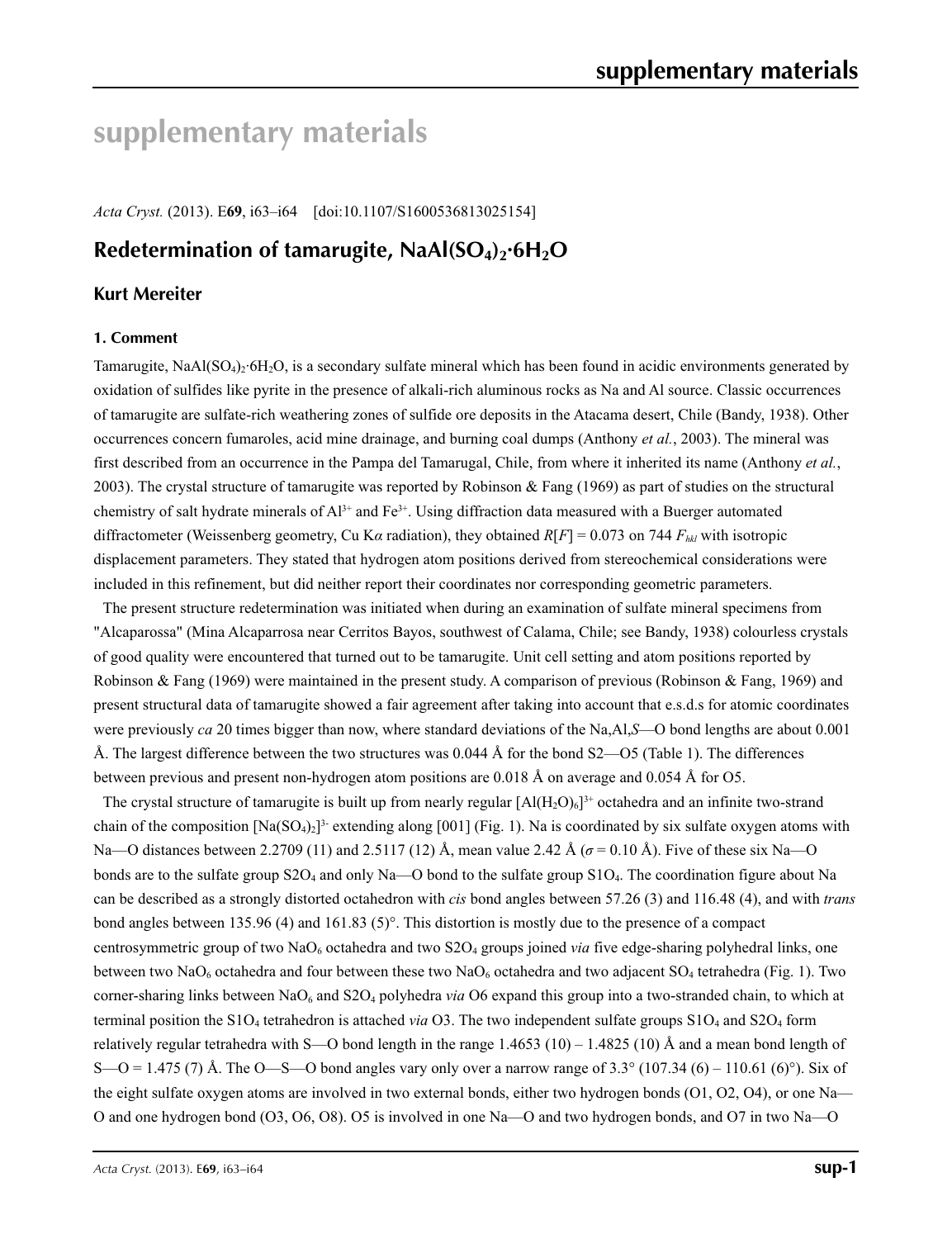and one hydrogen bonds. The  $[AI(H_2O)_6]^{3+}$  octahedron has a mean bond length of  $\langle Al-O \rangle = 1.885$  (11) Å, in good accord with the aluminium sulfate hydrates mendozite (NaAl(SO<sub>4</sub>) $\cdot$ , 11H<sub>2</sub>O), sodium alum (NaAl(SO<sub>4</sub>) $\cdot$ , 12H<sub>2</sub>O), alunogen  $(A_2(SO_4), 17H_2O)$ , and apjohnite (a Mn analogue of pickeringite, MgAl<sub>2</sub>(SO<sub>4</sub>)<sub>4</sub>.22H<sub>2</sub>O) (Fang & Robinson, 1972; Cromer *et al.*, 1967; Menchetti & Sabelli, 1974, 1976). It is fairly regular by having *cis* bond angles of 85.98 (5) – 93.76 (6)° and *trans* bond angles of 173.97 (5) – 177.69 (5)°. The  $[A(H_2O)_6]$ <sup>3+</sup> octahedron donates twelve comparatively strong hydrogen bonds with O···O = 2.6665 (14) – 2.7971 (15) Å to the sulfate oxygen atoms of three neighbouring  $[Na(SQ<sub>4</sub>)<sub>2</sub>]$ <sup>3</sup>chains (Table 2). Eleven hydrogen bonds are largely linear having  $H \cdot D = 1.78 - 2.00$  Å and  $O-H \cdot D = 156 - 178^\circ$ (Table 2). Only the hydrogen bond O14W—H14A···O5viii is strongly bent due to the arrangement of the acceptor oxgen atom. It has therefore an outlying geometry with  $H \cdot \cdot \cdot O = 2.18$  Å and  $O - H \cdot \cdot \cdot O = 129$ °. The next nearest oxygen neighbour of H14A,  $O3^{iii}$  with H14A··· $O3^{iii} = 2.65$  Å, is not regarded as significantly bonded and therefore was not included in Table 2. The packing diagrams shown in Figs. 2 and 3 include all hydrogen bonds of the structure. Fig. 2 shows that each  $[A](H_2O)_6]^{3+}$  is hydrogen bonded with three  $[Na(SO_4)_7]^{3-}$  chains. Ten of the twelve different hydrogen bonds help to establish layers parallel to (010) with the composition  $\{[A1(H_2O)_6][Na(SO_4)_2][A(H_2O)_6]\}$  and the range  $-1/4 < y < 1/4$ ,  $1/4 < y < 3/4$ , *etc*. At  $y \approx 1/4$  and 3/4 these layers are mutually linked *via* only two of the twelve different hydrogen bonds, O9W—H9b···O4<sup>v</sup> and O13W—H13*b*···O1<sup>vii</sup> (Figs. 2 and 3). These structural features agree with the preferentially tabular habit of crystals of tamarugite and their perfect cleavage on (010) (Anthony *et al.*, 2003). For structural relationships between tamarugite (NaAl(SO4)2·6H2O), mendozite (NaAl(SO4)2.11H2O; contains *trans*- $Na(H_2O)_4(SO_4)_2$  groups and  $Al(H_2O)_6$  octahedra), and sodium alum  $(NaAl(SO_4)_2.12H_2O)$ ; contains  $Na(H_2O)_6$  and  $Al(H_2O)_6$ octahedra), the reader is referred to Fang & Robinson (1972).

### **2. Experimental**

Tamarugite used in this study was on a specimen of copiapite and pickeringite from "Alcaparossa, Chile", this is Mina Alcaparrosa near Cerritos Bayos, southwest of Calama, Chile, a location that furnished many well crystallized Fe3+ sulfate hydrates (Bandy, 1938) and is type locality for the minerals paracoquimbite, parabutlerite and the new species alcaparrosite  $(K_3Ti^{4+}Fe^{3+}(SO_4)_4O(H_2O)_2$ ; Kampf *et al.*, 2012).

### **3. Refinement**

All hydrogen atoms were clearly visible in a difference Fourier synthesis and refined satisfactorily without restraints. For the final calculations all water molecules were idealized to have  $O-H = 0.80 \text{ Å}$  and  $H-O-H = 108.0^{\circ}$  and were subsequently refined as rigid groups using AFIX 6 of program *SHELXL97* (Sheldrick, 2008) with *U*iso(H) unrestrained. This refinement method may be considered as an approach to describe the electron density distribution of a water molecule as a fixed aspheric entity that may optionally include idealized nuclear H positions for subsequent geometric calculations.

### **Computing details**

Data collection: *SMART* (Bruker, 1999); cell refinement: *SAINT* (Bruker, 1999); data reduction: *SAINT* (Bruker, 1999); program(s) used to solve structure: *SHELXS97* (Sheldrick, 2008); program(s) used to refine structure: *SHELXL97* (Sheldrick, 2008); molecular graphics: *DIAMOND* (Brandenburg, 2012); software used to prepare material for publication: *SHELXL97* (Sheldrick, 2008) and *publCIF* (Westrip, 2010).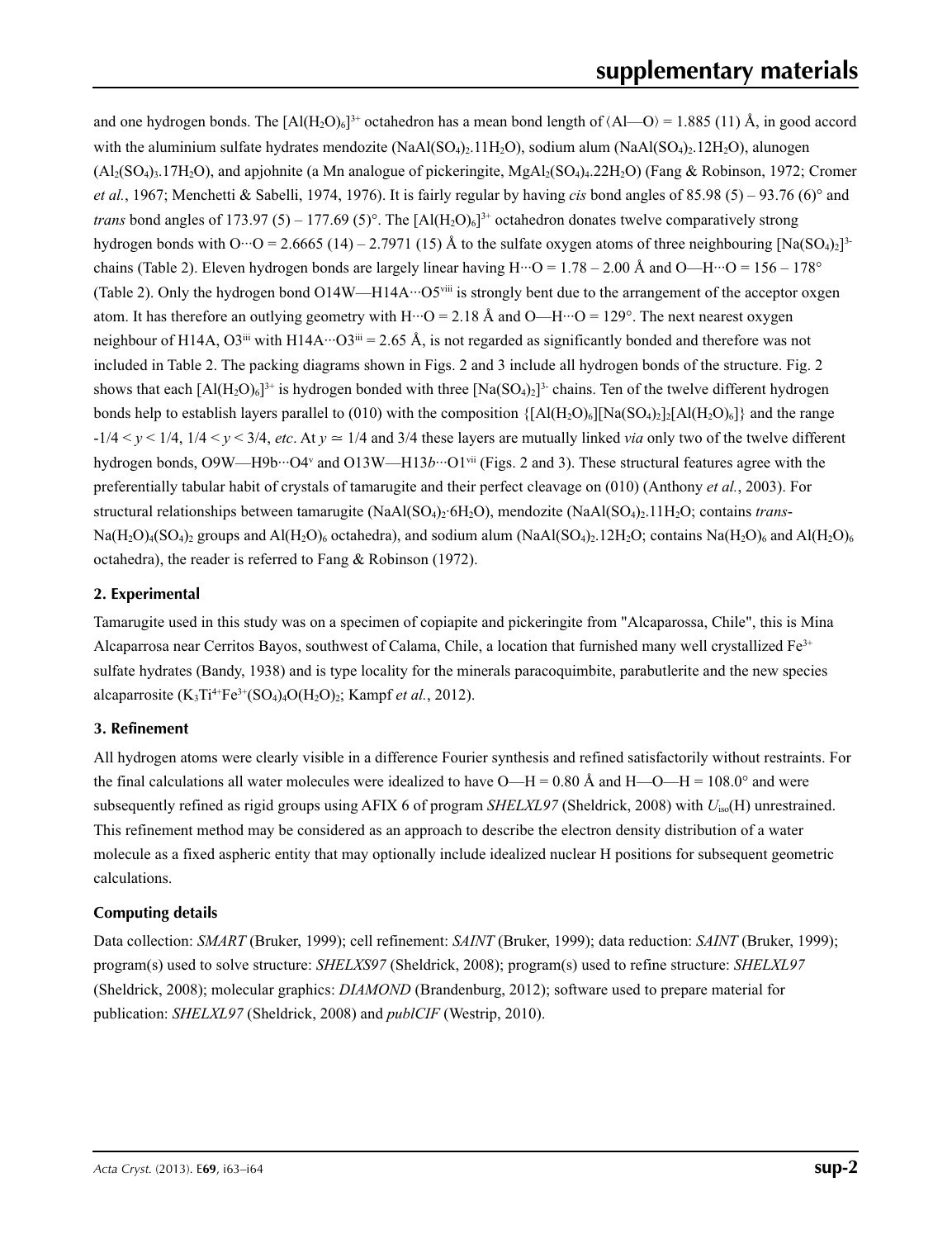

## **Figure 1**

View of the two building blocks of tamarugite, the  $[AI(H_2O)_6]^{3+}$  octahedron and a segment of an infinite double-strand chain  $[Na(SO<sub>4</sub>)<sub>2</sub>]<sup>3</sup>$  extending along [001]. Thermal displacement ellipsoids are shown at the 50% probability level. Symmetry operators: none *x*,*y*,*z*; (i) 1-*x,*-*y*,-*z*; (ii) *x,y*,-1*+z*; (iii) 1-*x,*-*y*,1-*z.*



## **Figure 2**

The crystal structure of tamarugite in a projection along [001], the direction of the  $[Na(SO<sub>4</sub>)<sub>2</sub>]$ <sup>3</sup> chains. Hydrogen bonds are shown as blue lines. Only the atoms of the asymmetric unit are labeled.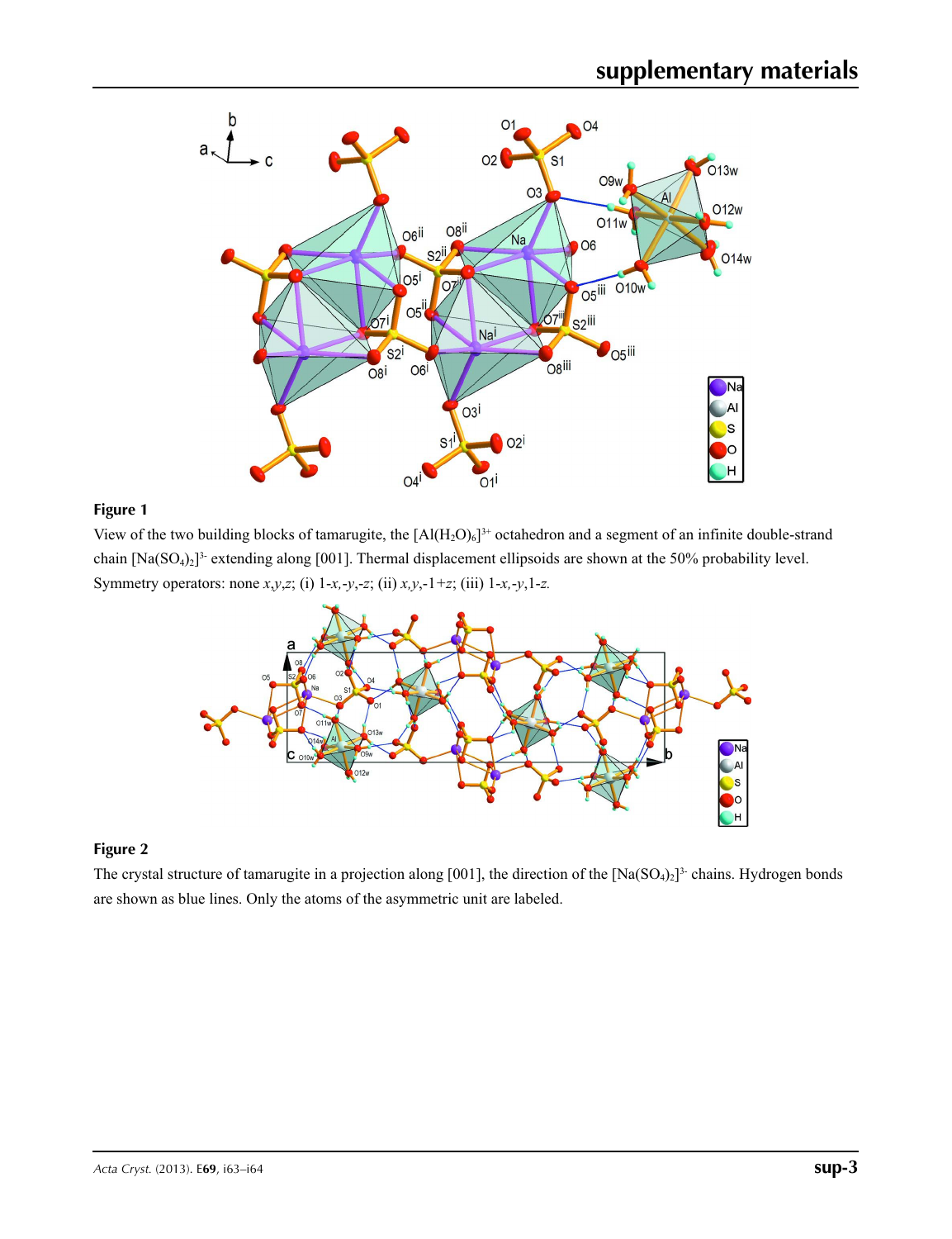

#### **Figure 3**

The crystal structure of tamarugite in a projection along [100]. Hydrogen bonds are shown as blue lines. Only the atoms of the asymmetric unit are labeled.

#### **Sodium aluminium bis(sulfate) hexahydrate**

*Crystal data*

 $NaAl(SO<sub>4</sub>)<sub>2</sub>·6H<sub>2</sub>O$  $M_r = 350.19$ Monoclinic, *P*21/*a* Hall symbol: -P 2yab  $a = 7.3847(3)$  Å  $b = 25.2814(15)$  Å  $c = 6.1097(3)$  Å  $\beta$  = 94.85 (2)<sup>o</sup>  $V = 1136.57(10)$  Å<sup>3</sup>  $Z = 4$ 

#### *Data collection*

| Bruker SMART CCD                         |
|------------------------------------------|
| diffractometer                           |
| Radiation source: fine-focus sealed tube |
| Graphite monochromator                   |
| $\omega$ and $\varphi$ scans             |
| Absorption correction: multi-scan        |
| (SADABS; Bruker, 1999)                   |
| $T_{\min} = 0.74$ , $T_{\max} = 0.88$    |

#### *Refinement*

Refinement on *F*<sup>2</sup> Least-squares matrix: full  $R[F^2 > 2\sigma(F^2)] = 0.025$  $wR(F^2) = 0.061$  $S = 1.14$ 3316 reflections 194 parameters 0 restraints Primary atom site location: structure-invariant direct methods

 $F(000) = 720$  $D_x = 2.047$  Mg m<sup>-3</sup> Mo *Kα* radiation,  $\lambda = 0.71073$  Å Cell parameters from 8192 reflections  $\theta$  = 2.5–30.0°  $\mu$  = 0.66 mm<sup>-1</sup> *T* = 295 K Prism, colourless  $0.48 \times 0.25 \times 0.20$  mm

17967 measured reflections 3316 independent reflections 2826 reflections with  $I > 2\sigma(I)$  $R_{\text{int}} = 0.029$  $\theta_{\text{max}} = 30.1^{\circ}, \theta_{\text{min}} = 1.6^{\circ}$  $h = -10 \rightarrow 10$  $k = -35 \rightarrow 35$ *l* = −8→8

Secondary atom site location: difference Fourier map Hydrogen site location: difference Fourier map H-atom parameters constrained  $w = 1/[\sigma^2 (F_o^2) + (0.0304P)^2 + 0.149P]$ where  $P = (F_o^2 + 2F_c^2)/3$  $(\Delta/\sigma)_{\text{max}} = 0.001$  $\Delta\rho_{\text{max}} = 0.48$  e Å<sup>-3</sup>  $\Delta\rho_{\text{min}} = -0.36$  e Å<sup>-3</sup> Extinction correction: *SHELXL*, Fc\* =kFc[1+0.001xFc2 *λ*3 /sin(2*θ*)]-1/4 Extinction coefficient: 0.0154 (10)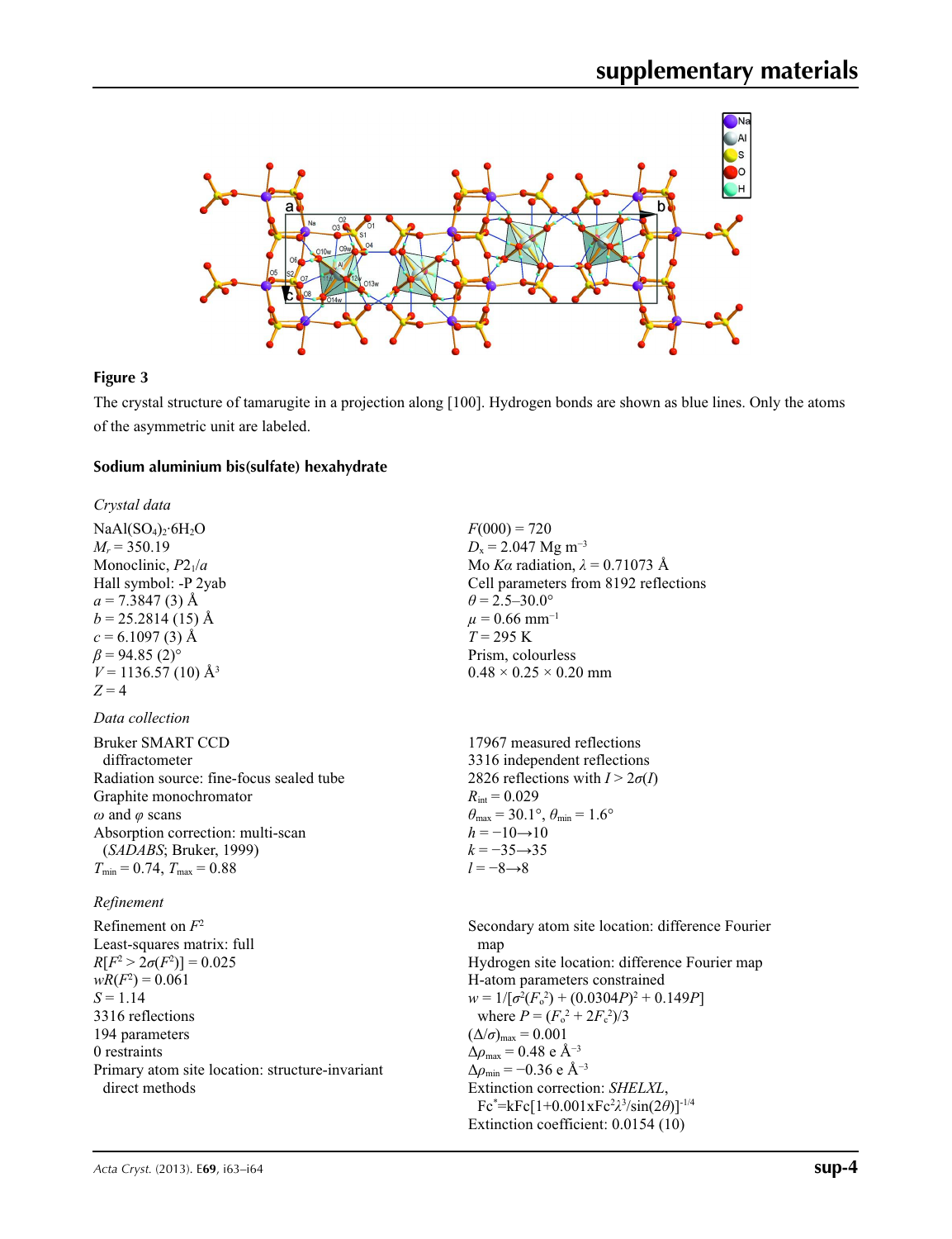#### *Special details*

**Geometry**. All e.s.d.'s (except the e.s.d. in the dihedral angle between two l.s. planes) are estimated using the full covariance matrix. The cell e.s.d.'s are taken into account individually in the estimation of e.s.d.'s in distances, angles and torsion angles; correlations between e.s.d.'s in cell parameters are only used when they are defined by crystal symmetry. An approximate (isotropic) treatment of cell e.s.d.'s is used for estimating e.s.d.'s involving l.s. planes.

**Refinement**. Refinement of  $F^2$  against ALL reflections. The weighted R-factor wR and goodness of fit *S* are based on  $F^2$ , conventional *R*-factors *R* are based on *F*, with *F* set to zero for negative  $F^2$ . The threshold expression of  $F^2 > \sigma(F^2)$  is used only for calculating *R*-factors(gt) *etc*. and is not relevant to the choice of reflections for refinement. *R*-factors based on *F*<sup>2</sup> are statistically about twice as large as those based on *F*, and *R*- factors based on ALL data will be even larger.

*x*  $U_{\text{iso}}$  *x*  $U_{\text{iso}}$  *x*  $U_{\text{iso}}$  *x*  $U_{\text{iso}}$  *x*  $U_{\text{iso}}$  *x*  $U_{\text{iso}}$  *x*  $U_{\text{iso}}$ Na  $0.61674(8)$   $0.05252(2)$   $0.19574(9)$   $0.02332(13)$ Al 0.14270 (5) 0.145043 (15) 0.67813 (6) 0.01380 (9) S1 0.64309 (4) 0.183070 (12) 0.20951 (5) 0.01517 (8) S2 0.70759 (4) 0.020635 (12) 0.75101 (5) 0.01550 (8) O1  $0.56130 (13)$   $0.22057 (4)$   $0.04440 (16)$   $0.0243 (2)$ O2 0.81572 (14) 0.16235 (5) 0.13994 (16) 0.0289 (2) O3 0.51612 (15) 0.13940 (4) 0.23679 (18) 0.0278 (2) O4 0.68102 (15) 0.21088 (4) 0.42206 (16) 0.0265 (2) O5 0.70649 (14) −0.03788 (4) 0.73854 (17) 0.0236 (2) O6 0.75440 (14) 0.04265 (4) 0.53995 (15) 0.0264 (2) O7 0.52218 (13) 0.03764 (4) 0.79589 (16) 0.0223 (2) O8 0.83689 (14) 0.03868 (4) 0.93065 (16) 0.0253 (2) O9W 0.12417 (13) 0.18649 (4) 0.41967 (15) 0.01999 (19) H9A 0.0410 0.1799 0.3314 0.036 (5)\* H9B 0.1394 0.2178 0.4205 0.60 (7)\* O10W 0.06021 (14) 0.08844 (4) 0.49795 (18) 0.0246 (2) H10A  $0.1292$   $0.0712$   $0.4331$   $0.040(6)^*$ H10B  $-0.0271$  0.0706 0.5143 0.048 (6)\* O11W 0.38482 (13) 0.12715 (4) 0.63708 (16) 0.01946 (19) H11A  $0.4237$   $0.0992$   $0.6801$   $0.042(6)*$ H11B  $0.4225$   $0.1328$   $0.5204$   $0.040(6)^*$ O12W  $-0.09652(13)$  0.16350 (4) 0.73114 (15) 0.0214 (2) H12A  $-0.1675$  0.1793 0.6492 0.045 (6)\* H12B  $-0.1363$   $0.1624$   $0.8489$   $0.047(6)^*$ O13W 0.23469 (14) 0.20302 (4) 0.84445 (17) 0.0256 (2) H13A  $0.3364$   $0.2044$   $0.9006$   $0.046(6)^*$ H13B 0.1744 0.2237 0.9058 0.047 (6)\* O14W 0.13788 (16) 0.09989 (5) 0.92728 (18) 0.0325 (3) H14A  $0.2199$   $0.0995$   $1.0216$   $0.073 \text{ (8)}$ \* H14B  $0.0685$   $0.0768$   $0.9525$   $0.18(2)^*$ 

*Fractional atomic coordinates and isotropic or equivalent isotropic displacement parameters (Å<sup>2</sup>)* 

*Atomic displacement parameters (Å2 )*

|    | $I^{11}$    | T 122       | $I^{\beta 3}$ | I 112       | I/13        | $I^{23}$     |
|----|-------------|-------------|---------------|-------------|-------------|--------------|
| Na | 0.0259(3)   | 0.0258(3)   | 0.0184(3)     | 0.0010(2)   | 0.0027(2)   | $-0.0016(2)$ |
| Al | 0.01271(17) | 0.01541(17) | 0.01329(17)   | 0.00230(13) | 0.00115(12) | 0.00043(13)  |
| S1 | 0.01638(14) | 0.01529(14) | 0.01387(14)   | 0.00107(10) | 0.00146(10) | 0.00165(10)  |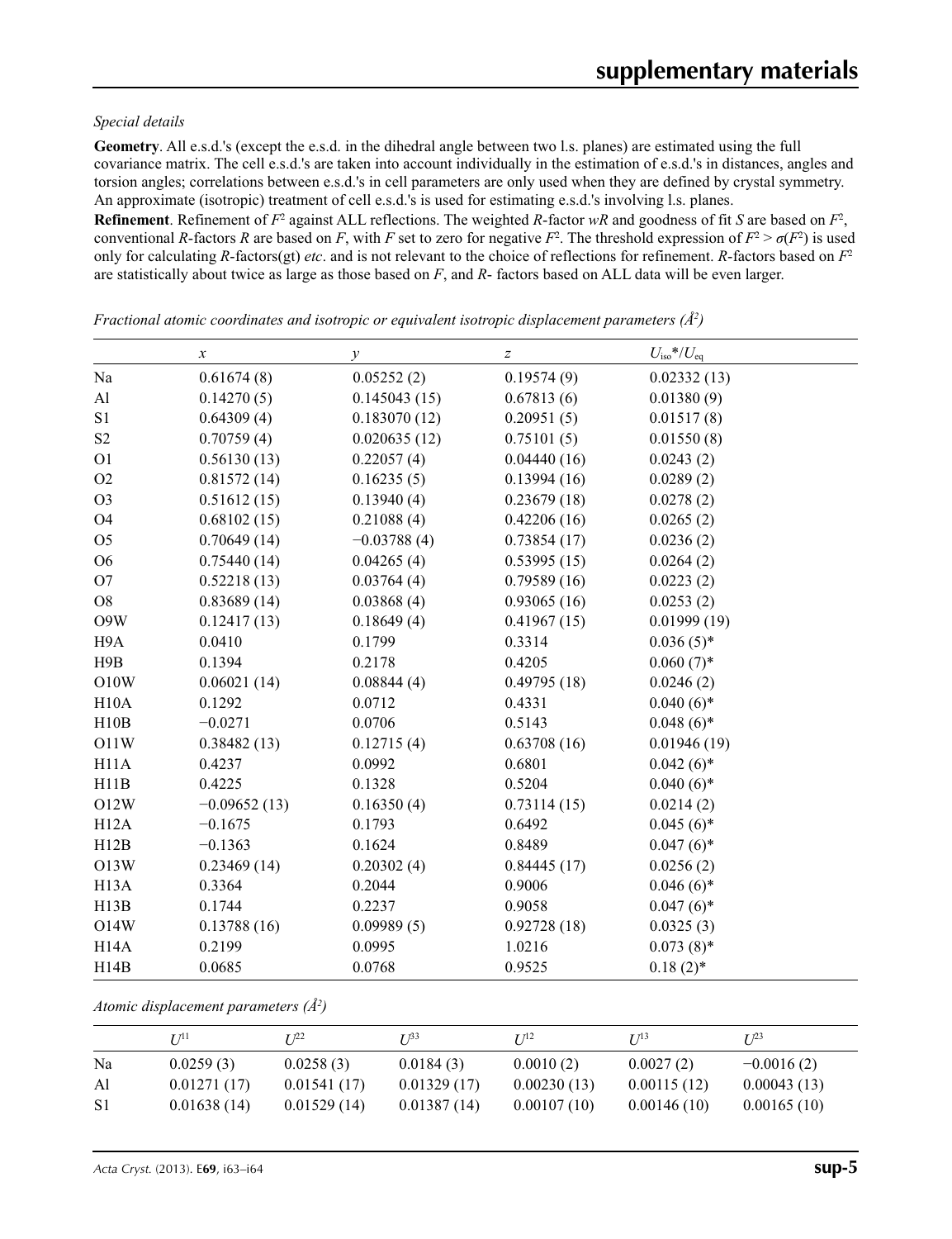# **supplementary materials**

| S <sub>2</sub>    | 0.01550(14) | 0.01615(14) | 0.01499(14) | 0.00061(11)  | 0.00212(10)  | 0.00103(10)  |
|-------------------|-------------|-------------|-------------|--------------|--------------|--------------|
| O <sub>1</sub>    | 0.0220(5)   | 0.0237(5)   | 0.0256(5)   | $-0.0051(4)$ | $-0.0067(4)$ | 0.0106(4)    |
| O <sub>2</sub>    | 0.0211(5)   | 0.0454(7)   | 0.0203(5)   | 0.0096(4)    | 0.0034(4)    | $-0.0031(4)$ |
| O <sub>3</sub>    | 0.0329(6)   | 0.0194(5)   | 0.0319(5)   | $-0.0057(4)$ | 0.0081(4)    | 0.0045(4)    |
| O <sub>4</sub>    | 0.0352(6)   | 0.0237(5)   | 0.0193(5)   | 0.0096(4)    | $-0.0046(4)$ | $-0.0045(4)$ |
| O <sub>5</sub>    | 0.0261(5)   | 0.0171(4)   | 0.0283(5)   | 0.0034(4)    | 0.0063(4)    | $-0.0015(4)$ |
| O <sub>6</sub>    | 0.0256(5)   | 0.0366(6)   | 0.0171(5)   | $-0.0108(4)$ | 0.0021(4)    | 0.0051(4)    |
| O7                | 0.0183(4)   | 0.0212(5)   | 0.0278(5)   | 0.0055(4)    | 0.0044(4)    | 0.0043(4)    |
| O8                | 0.0227(5)   | 0.0335(6)   | 0.0192(5)   | $-0.0048(4)$ | $-0.0018(4)$ | $-0.0011(4)$ |
| O <sub>9</sub> W  | 0.0221(5)   | 0.0184(5)   | 0.0188(5)   | $-0.0015(4)$ | $-0.0020(4)$ | 0.0039(3)    |
| O10W              | 0.0216(5)   | 0.0194(5)   | 0.0344(6)   | $-0.0046(4)$ | 0.0113(4)    | $-0.0084(4)$ |
| O <sub>11</sub> W | 0.0171(4)   | 0.0198(5)   | 0.0222(5)   | 0.0050(3)    | 0.0056(4)    | 0.0032(4)    |
| O12W              | 0.0164(4)   | 0.0321(5)   | 0.0160(4)   | 0.0080(4)    | 0.0024(3)    | 0.0024(4)    |
| O13W              | 0.0164(5)   | 0.0289(5)   | 0.0305(5)   | 0.0057(4)    | $-0.0050(4)$ | $-0.0138(4)$ |
| O14W              | 0.0282(6)   | 0.0436(7)   | 0.0260(5)   | 0.0095(5)    | 0.0041(4)    | 0.0168(5)    |

*Geometric parameters (Å, º)*

| $Na$ - $O6$                  | 2.2709(11) | $S2 - 05$           | 1.4814(10) |
|------------------------------|------------|---------------------|------------|
| $Na - O3$                    | 2.3389(12) | $S2 - 07$           | 1.4826(10) |
| $Na - O8i$                   | 2.4153(12) | $O5 - Naii$         | 2.4814(12) |
| $Na$ $-$ O5 <sup>ii</sup>    | 2.4814(12) | $O7 - Naii$         | 2.5020(11) |
| $Na$ — $O7$ <sup>ii</sup>    | 2.5020(11) | O7-Naii             | 2.5117(12) |
| $Na$ — $O7i$                 | 2.5117(12) | O8-Naiii            | 2.4153(12) |
| $Al$ $-$ O $10W$             | 1.8755(10) | O9W-H9A             | 0.80       |
| $Al$ - $O13W$                | 1.8776(11) | $O9W - H9B$         | 0.80       |
| $Al$ $-$ O $11W$             | 1.8816(10) | $O10W - H10A$       | 0.80       |
| $Al$ - $O12W$                | 1.8816(10) | $O10W - H10B$       | 0.80       |
| $Al$ -O9W                    | 1.8904(10) | $O11W - H11A$       | 0.80       |
| $Al$ - $O14W$                | 1.9054(11) | $O11W - H11B$       | 0.80       |
| $S1 - 03$                    | 1.4671(10) | $O12W - H12A$       | 0.80       |
| $S1 - 02$                    | 1.4738(10) | $O12W - H12B$       | 0.80       |
| $S1 - 01$                    | 1.4759(10) | O13W-H13A           | 0.80       |
| $S1 - 04$                    | 1.4825(10) | O13W-H13B           | 0.80       |
| $S2 - 08$                    | 1.4653(10) | O14W-H14A           | 0.80       |
| $S2 - 06$                    | 1.4723(10) | $O14W - H14B$       | 0.80       |
| $O6 - Na - O3$               | 97.20(4)   | $O2 - S1 - O4$      | 108.50(6)  |
| O6- $Na$ -O8 <sup>i</sup>    | 109.33(4)  | $O1 - S1 - O4$      | 109.27(6)  |
| $O3 - Na - O8$ <sup>i</sup>  | 116.48(4)  | $O8 - S2 - O6$      | 110.61(6)  |
| O6-Na-O5 $ii$                | 101.25(4)  | $O8 - S2 - O5$      | 110.48(6)  |
| O3- $Na$ -O5 $ii$            | 78.70 (4)  | $O6 - S2 - O5$      | 109.46(6)  |
| $O8^i$ -Na- $O5^{ii}$        | 142.95(4)  | $O8 - S2 - O7$      | 108.94(6)  |
| $O6 - Na - O7$ <sup>ii</sup> | 91.90(4)   | $O6 - S2 - O7$      | 109.95(6)  |
| $O3 - Na - O7$ <sup>ii</sup> | 135.96(4)  | $O5 - S2 - O7$      | 107.34(6)  |
| $O8^i$ -Na- $O7^i$           | 100.49(4)  | $S1 - O3 - Na$      | 118.86(6)  |
| $O5^{ii}$ —Na—O7ii           | 57.26(3)   | $S2 - 05 - Na^{ii}$ | 98.15(5)   |
| $O6 - Na - O7$ <sup>i</sup>  | 161.83(5)  | $S2 - 06 - Na$      | 137.12(6)  |
| $O3 - Na - O7$ <sup>i</sup>  | 100.38(4)  | $S2 - O7 - Naii$    | 97.25(5)   |
| $O8^i$ -Na- $O7^i$           | 58.24(3)   | $S2$ —O7—Naiii      | 92.19(5)   |
|                              |            |                     |            |